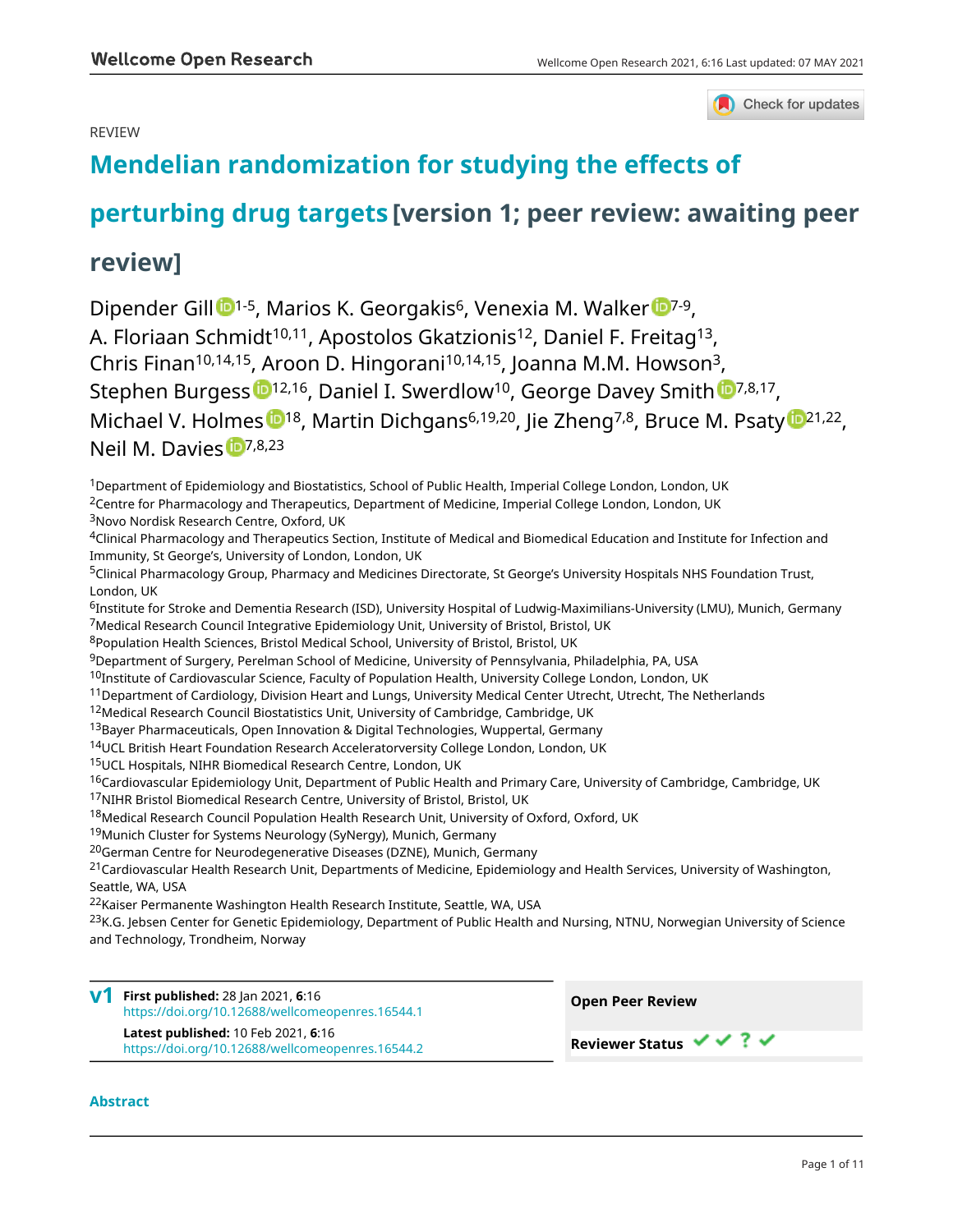Drugs whose targets have genetic evidence to support efficacy and safety are more likely to be approved after clinical development. In this paper, we provide an overview of how natural sequence variation in the genes that encode drug targets can be used in Mendelian randomization analyses to offer insight into mechanism-based efficacy and adverse effects. Large databases of summary level genetic association data are increasingly available and can be leveraged to identify and validate variants that serve as proxies for drug target perturbation. As with all empirical research, Mendelian randomization has limitations including genetic confounding, its consideration of lifelong effects, and issues related to heterogeneity across different tissues and populations. When appropriately applied, Mendelian randomization provides a useful empirical framework for using population level data to improve the success rates of the drug development pipeline.

### **Keywords**

Drugs, Genetics, Mendelian randomization



- **Pedrum Mohammadi-Shemirani**, Hamilton 1. Health Sciences, Hamilton, Canada Thrombosis and Atherosclerosis Research Institute, Hamilton, Canada McMaster University, Hamilton, Canada **Michael Chong**, David Braley Cardiac, Vascular and Stroke Research Institute, Hamilton Health Sciences, Hamilton, Canada Thrombosis and Atherosclerosis Research Institute, Hamilton, Canada McMaster University, Hamilton, Canada McMaster University, Hamilton, Canada
- **Shiu Lun Ryan Au Yeung**, The University of 2. Hong Kong, Hong Kong, Hong Kong
- **C. Mary Schooling**, City University of New 3. York, New York, USA
- **Matthew Traylor**, Queen Mary University of 4. London, London, UK

Any reports and responses or comments on the article can be found at the end of the article.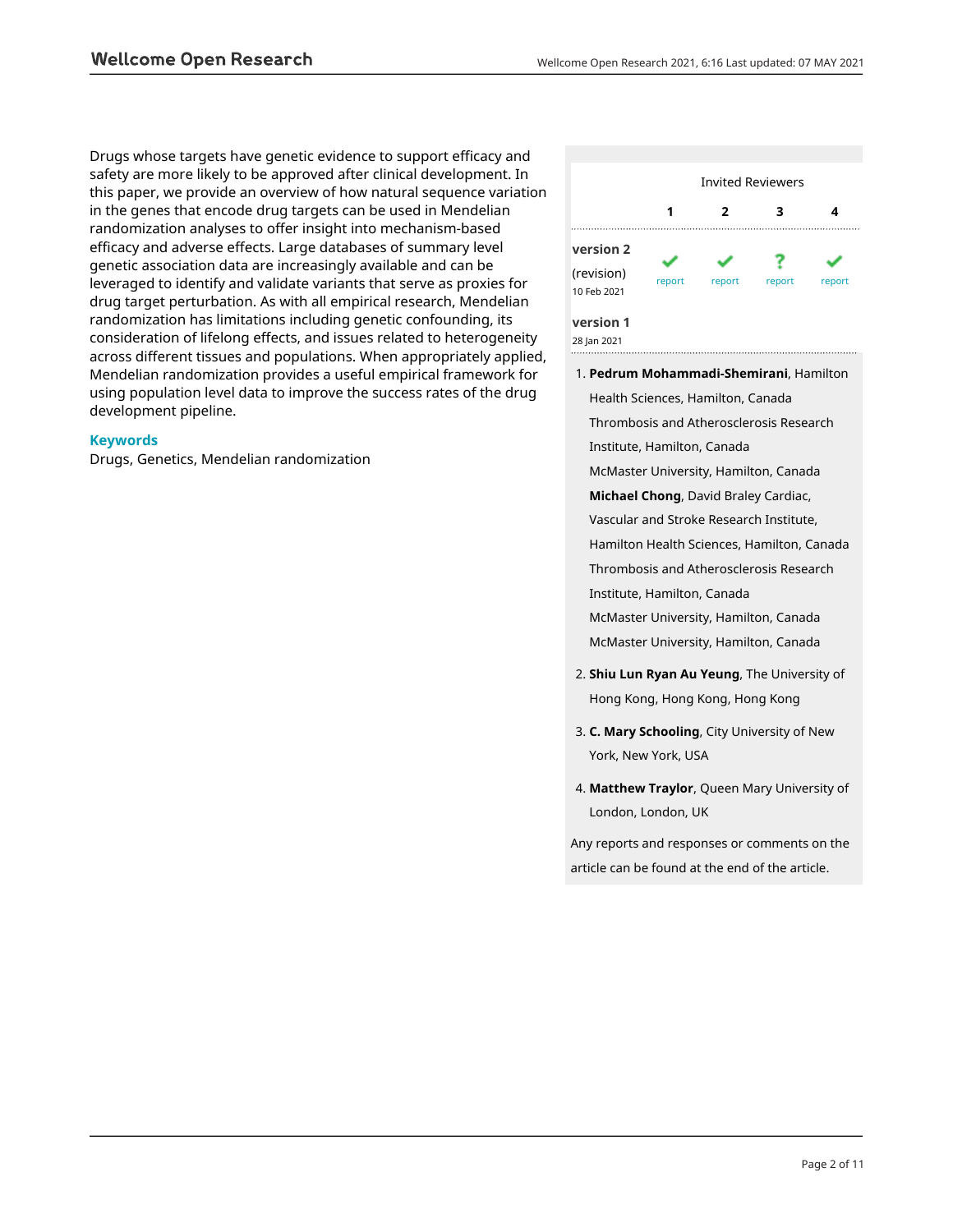#### **Corresponding author:** Dipender Gill ([dipender.gill@imperial.ac.uk](mailto:dipender.gill@imperial.ac.uk))

**Author roles: Gill D**: Conceptualization, Funding Acquisition, Methodology, Project Administration, Writing – Original Draft Preparation, Writing – Review & Editing; **Georgakis MK**: Conceptualization, Funding Acquisition, Methodology, Visualization, Writing – Original Draft Preparation, Writing – Review & Editing; **Walker VM**: Conceptualization, Funding Acquisition, Methodology, Writing – Original Draft Preparation, Writing – Review & Editing; **Schmidt AF**: Conceptualization, Funding Acquisition, Methodology, Writing – Original Draft Preparation, Writing – Review & Editing; **Gkatzionis A**: Conceptualization, Funding Acquisition, Methodology, Writing – Review & Editing; **Freitag DF**: Conceptualization, Writing – Review & Editing; **Finan C**: Conceptualization, Funding Acquisition, Writing – Review & Editing; **Hingorani AD**: Conceptualization, Funding Acquisition, Writing – Review & Editing; **Howson JMM**: Conceptualization, Writing – Review & Editing; **Burgess S**: Conceptualization, Funding Acquisition, Methodology, Writing – Review & Editing; **Swerdlow DI**: Conceptualization, Writing – Review & Editing; **Davey Smith G**: Conceptualization, Funding Acquisition, Writing – Review & Editing; **Holmes MV**: Conceptualization, Funding Acquisition, Writing – Review & Editing; **Dichgans M**: Conceptualization, Funding Acquisition, Writing – Review & Editing; **Zheng J**: Conceptualization, Funding Acquisition, Writing – Review & Editing; **Psaty BM**: Conceptualization, Funding Acquisition, Writing – Review & Editing; **Davies NM**: Conceptualization, Funding Acquisition, Methodology, Project Administration, Writing – Original Draft Preparation, Writing – Review & Editing

**Competing interests:** DG is employed part-time by Novo Nordisk. DFF is an employee of Bayer AG, Germany. JMMH is an employee of Novo Nordisk. DIS is an employee of Silence Therapeutics plc. MVH has collaborated with Boehringer Ingelheim in research, and in accordance with the policy of the Clinical Trial Service Unit and Epidemiological Studies Unit (University of Oxford), did not accept any personal payment. BMP serves on the Steering Committee of the Yale Open Data Access Project funded by Johnson & Johnson. NMD reports funding from the Global Research Awards into Nicotine Dependence (GRAND) which is an independent grant awarding body funded by Pfizer. All other authors declare no conflicts of interest.

**Grant information:** DG is supported by the Wellcome Trust 4i Programme (203928/Z/16/Z) and British Heart Foundation Centre of Research Excellence (RE/18/4/34215) at Imperial College London, and by a National Institute for Health Research Clinical Lectureship at St. George's, University of London (CL-2020-16-001). MKG has received funding by the Onassis Foundation and the German Academic Exchange Service (DAAD). AG is funded by a Medical Research Council Methodology Research Panel Grant (RG88311). This project has received funding from the European Union's Horizon 2020 research and innovation programme (No 666881, to MD,), SVDs@target (to MD) and No 667375, CoSTREAM (to MD); the DFG as part of the Munich Cluster for Systems Neurology (EXC 1010 SyNergy, to MD) and the CRC 1123 (B3, to MD); the Corona Foundation (to MD); the Fondation Leducq (Transatlantic Network of Excellence on the Pathogenesis of Small Vessel Disease of the Brain) (to MD). CF and ADH are supported by the UCL NIHR Biomedical Research Centre and UCL BHF Research Accelerator. ADH is an NIHR Senior Investigator. SB is supported by Sir Henry Dale Fellowship jointly funded by the Wellcome Trust and the Royal Society (204623/Z/16/Z). MVH works in a unit that receives funding from the UK Medical Research Council and is supported by a British Heart Foundation Intermediate Clinical Research Fellowship (FS/18/23/33512) and the National Institute for Health Research Oxford Biomedical Research Centre. JZ is funded by a Vice-Chancellor Fellowship from the University of Bristol. The Medical Research Council (MRC) and the University of Bristol support the MRC Integrative Epidemiology Unit (MC\_UU\_12013/1, MC\_UU\_12013/9, MC\_UU\_00011/1). The Norwegian Research Council support NMD grant number 295989. This work was supported by the Cohorts for Heart and Aging Research in Genomic Epidemiology (CHARGE) National Heart, Lung, and Blood Institute (NHLBI) grant R01HL105756-09.

*The funders had no role in study design, data collection and analysis, decision to publish, or preparation of the manuscript.*

**Copyright:** © 2021 Gill D *et al*. This is an open access article distributed under the terms of the [Creative Commons Attribution License](http://creativecommons.org/licenses/by/4.0/), which permits unrestricted use, distribution, and reproduction in any medium, provided the original work is properly cited.

**How to cite this article:** Gill D, Georgakis MK, Walker VM *et al.* **Mendelian randomization for studying the effects of perturbing drug targets [version 1; peer review: awaiting peer review]** Wellcome Open Research 2021, **6**:16 <https://doi.org/10.12688/wellcomeopenres.16544.1>

**First published:** 28 Jan 2021, **6**:16<https://doi.org/10.12688/wellcomeopenres.16544.1>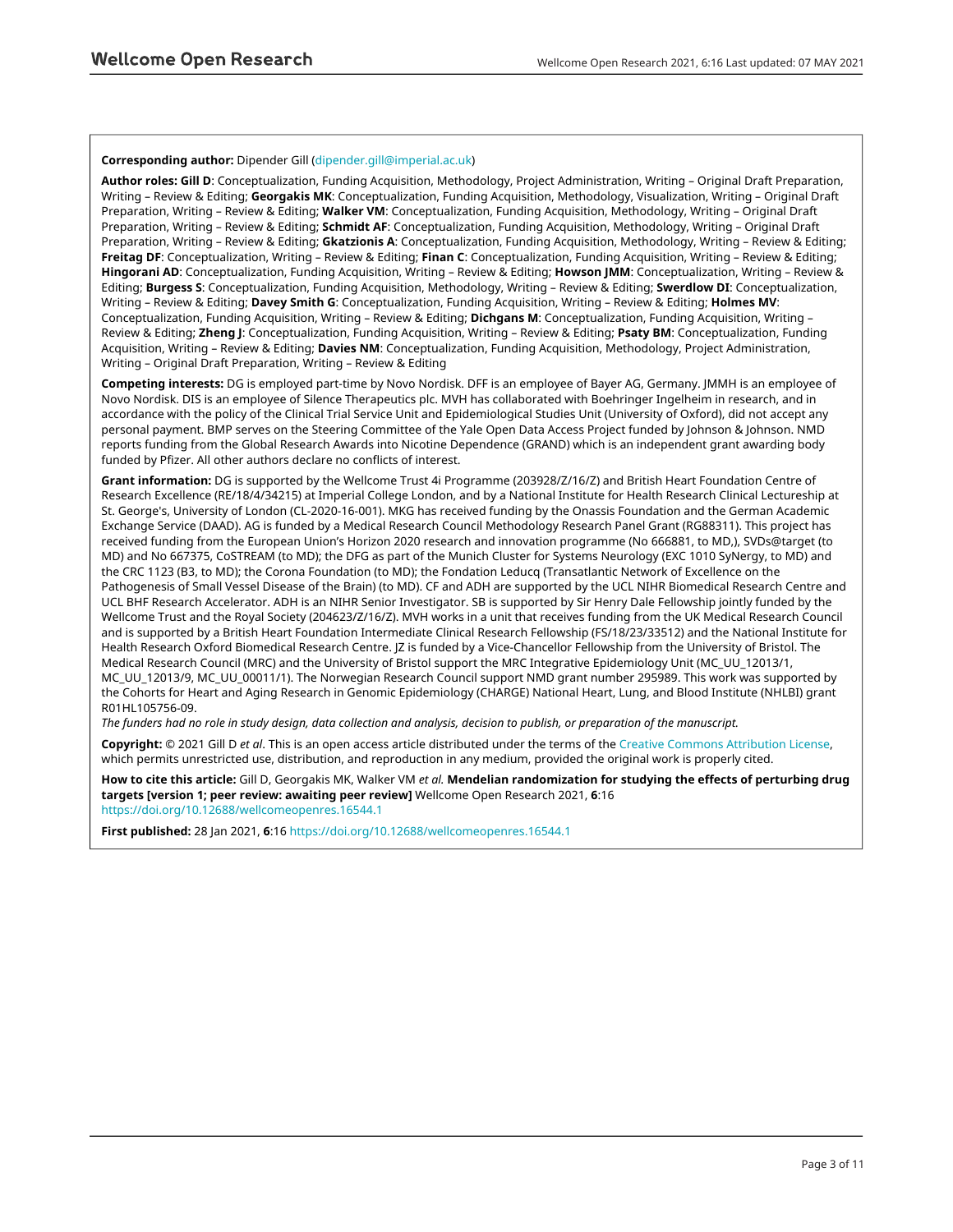#### **Introduction**

The majority of small molecule and biologic drugs exert their effects by perturbing protein targets<sup>[1](#page-8-0)</sup>. The identification of such targets is therefore central to drug discovery. Despite increasing investment in research and development within the phar-maceutical industry<sup>[2](#page-8-0)</sup>, overall drug development failure rates remain high<sup>3–8</sup>, most notably for targets that represent novel mechanisms. Such failures result in increased costs and reduced availability of novel agents<sup>[9](#page-8-0)</sup>.

With the recent growth in genetic data<sup>10</sup>, there has been substantial progress in the identification of genes that are linked to human health and disease. Genetic data can potentially be used for identifying and prioritizing novel drug targets and indication[s2](#page-8-0) . For example, genome-wide association studies (GWAS) have corroborated approximately 70 of the 670 known effects of licensed drugs through associations at the loci of the genes coding for their corresponding target proteins<sup>[11](#page-8-0)</sup>. Studies of drug development programs have also shown that targets with genomic support have a higher rate of success<sup>2,12–15</sup>.

#### Mendelian randomization

Through the random allocation of genetic variants at conception, genetic studies in human populations can imitate the design of randomized controlled trials  $(RCT)^{16,17}$ . Such investigation uses genetic variants as instrumental variables for studying the effect of an exposure on an outcome, and has been referred to as Mendelian randomization (MR)<sup>18</sup>. Phenotypic observational studies are limited in their ability to draw causal inferences due to bias from confounding and reverse causation<sup>18</sup>. In contrast, MR uses the random allocation of genetic variants from parents to offspring during conception to guard against these biases.

MR requires the following instrumental variable assumptions: the genetic variant i) is associated with the exposure (relevance), ii) has no common cause with the outcome (independence), and iii) only affects the outcome via the exposure (exclusion restriction)[19,20.](#page-8-0) The first of these is testable; the remaining assumptions are untestable but falsifiable. Assumption iii) the exclusion restriction, assumes that the genetic variant affects the outcome through the exposure and not any other horizontally pleiotropic pathways<sup>18,21</sup>. Further assumptions are also required to obtain valid point estimates, for instance, that the influence of the exposure on the outcome is the same for all individuals (effect homogeneity) or that the exposure is a monotonic (always increasing or always decreasing) function of the instrument for all individuals in the population (monotonicity) $19$ . In addition, the interpretation of MR findings can have particular nuances, as previously described<sup>22</sup>.

Where the exposure under study is perturbation of a drug target, MR can be used to explore drug effects (Figure  $1)^{23,24}$  $1)^{23,24}$  $1)^{23,24}$ . For drug target MR specifically, genetic variants such as singlenucleotide polymorphisms (SNPs) related to the function or expression of the drug target protein can be used as instrumental variables to study the effect of perturbing that drug target<sup> $25,26$ </sup>. These variants are typically in or near the gene that encodes the drug target (*cis*-variants). Such MR can be used in drug development to investigate the likely efficacy and safety of perturbing novel drug targets $27,28$ , as well as explore the repurposing potential and adverse effects of existing drugs<sup>25</sup>.

The identification and validation of appropriate genetic variants as instrumental variables for an exposure is critical for the design and interpretation of all MR analyses<sup>29</sup>. While previous work has offered practical advice on selecting instruments for MR



**Figure 1. Principles of Mendelian randomization studies (MR) studying drug effects.** MR makes use of genetic variants located within or close to a gene encoding a drug target (e.g. at *HMGCR* encoding the drug target of statins) that lead to downstream effects similar to the desired drug response (e.g. lowering of low-density lipoprotein [LDL] cholesterol) in order to explore effects on clinical outcomes (e.g. risk of coronary artery disease). SNP: single-nucleotide polymorphism.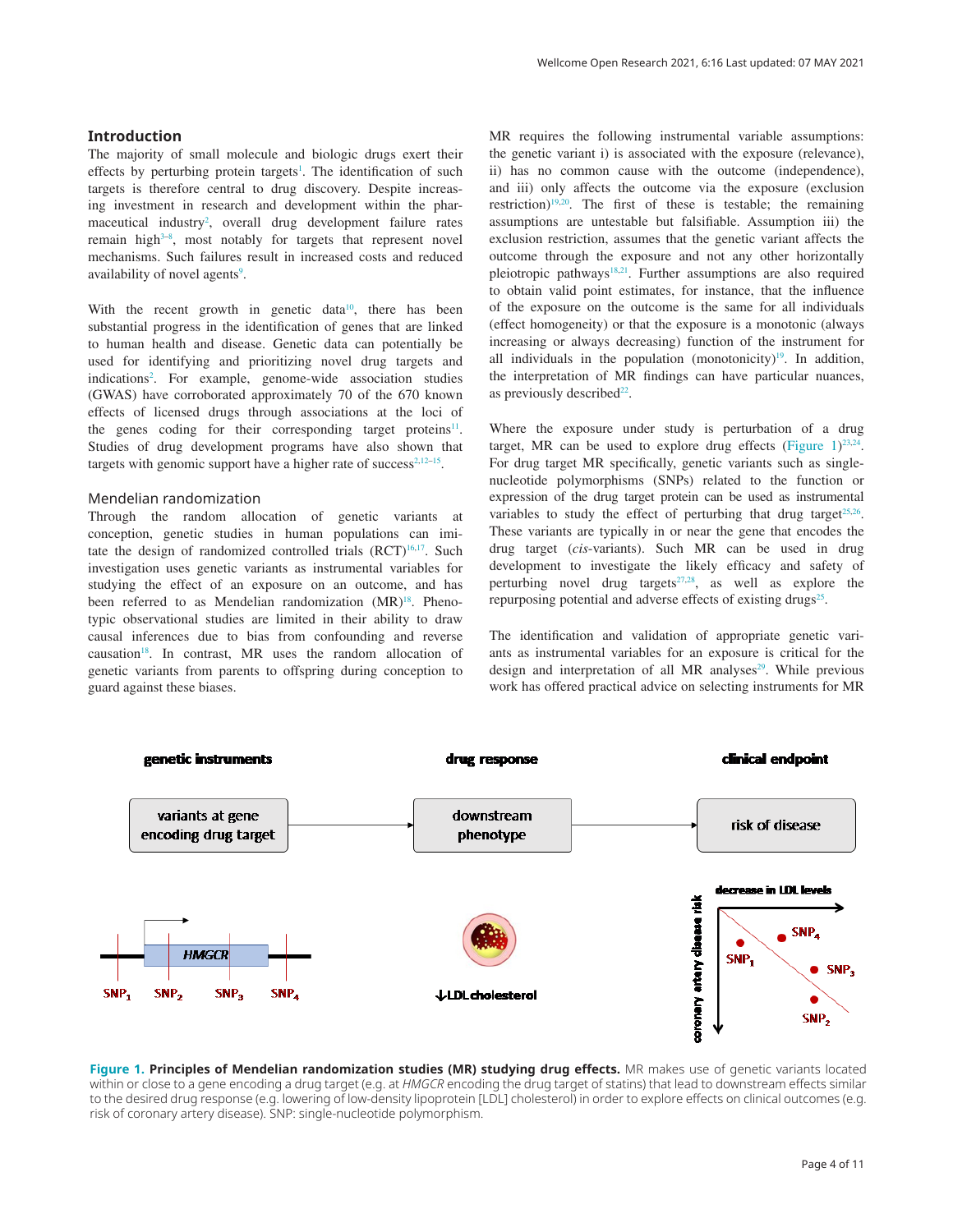studies considering disease biomarkers<sup>[24](#page-9-0)</sup>, the field is continuing to evolve rapidly $30$ . The growth in genetic association study data that extends to tissue-specific gene expression $31$ , circulating proteins<sup>32</sup>, metabolites<sup>33,34</sup> and cytokines<sup>35</sup>, has been coupled with increased efficiency of MR studies using automated software, databases, statistical packages and readily available code[30,36–38](#page-9-0). However, there is still no consensus on the strategy for identifying genetic instruments and exploring potential drug effects with MR. Here we discuss practical considerations while also offering illustrative examples for the most relevant points. We describe issues relating to selection of genetic variants as proxies for drug target perturbation, evaluation of the plausibility of genetic variants as proxies for drug target perturbation, generation and interpretation of MR estimates, and limitations of MR for investigating drug target perturbation. Finally, we offer a step-by-step framework for how to conduct a drug target MR study (Box 1).

#### **Box 1. Step-by-step guide for conducting Mendelian randomization (MR) analyses of drug target perturbation**

- 1. Determine the drug targets of interest
- 2. Identify the gene(s) encoding the relevant protein(s)
- 3. Choose data source for identifying instruments
- 4. Select genetic variants as instruments based on:
	- a. Strength of associations with downstream effects of drug target perturbation
	- b. Linkage disequilibrium structure
	- c. Distance from gene(s) encoding the drug target
- 5. Validate genetic variants for use as instruments by confirming that they recapitulate known on-target drug effects
- 6. Estimate effects of drug target perturbation on outcome(s) of interest using MR
	- a. Use appropriate method to account for linkage disequilibrium structure between variants
	- b. Scale estimates appropriately
	- c. Interpret MR as representing effects of lifelong drug target perturbation
- 7. Investigate potential adverse effects and repurposing opportunity using phenome-wide association study
- 8. Triangulate using other interventional, observational and experimental data

#### **Instrument selection**

MR investigations of drug effects have mainly studied small molecule, peptide and biotherapeutic drugs<sup>39,40</sup>, where genetic instruments are selected as variants that mimic perturbation of their protein targets. Instrument selection can be considered in two parts: i) identifying the gene or group of genes corresponding to the drug target proteins and ii) selecting genetic variants to proxy perturbation of the drug targets. These steps are discussed in detail below, followed by consideration of drugs that have targets made up of multiple proteins.

#### Identifying genes corresponding to drug target proteins

The key difference between conventional MR for an exposure and MR for the investigation of drug effects is that for the latter the instrument can be constructed in relation to the gene corresponding to the drug target, rather than genetic variants from across the genome [\(Table 1](#page-5-0)). The first step of this process is therefore to identify the drug target of interest and its corresponding gene. Resources such as DrugBank (which is freely available for non-commercial purposes) provide information about existing drugs, including their mechanism of action, targets and their corresponding gene(s), and indications $41$ . Where the target of a drug is known, information regarding the corresponding gene can also be obtained from other databases such as Ensembl and UniProt<sup>42,43</sup>.

#### Selecting genetic variants to proxy drug targets

Several factors need to be considered when selecting genetic variants to proxy the effects of drug target perturbation. If MR is being used to investigate effects of perturbing the target of a drug with an existing indication, then instruments can be selected based on their location at the corresponding gene and association with that indication. For instance, Gill *et al.* selected genetic variants to proxy antihypertensive drug class effects as those located at the gene corresponding to the drug target that also related to systolic blood pressure in a GWAS<sup>44</sup>. If the indication is not known, one possible approach is to use quantitative trait loci for expression of the gene encoding the drug target of interest (in relevant tissues or cell contexts) as instruments for drug target perturbation. An important limitation of gene expression is that variants affecting gene expression may not necessarily also affect protein expression, and *vice versa* ([Figure 2](#page-5-0))<sup>[45](#page-9-0)</sup>. Furthermore, gene expression quantitative loci have been reported to account for little of the heritability of complex diseases<sup>46</sup>. Therefore, protein expression quantitative loci may make better instruments for proxying drug effects than gene expression data, if they are available in relevant tissues and contexts.

As mentioned above, selected instruments for drug target perturbation are often restricted to *cis*-acting genetic variants – those in or close to the gene of interest. In general, such variants are more likely to have effects specific to the protein of interest than genetic variants that are not located within the gene locus (*trans*-acting). This point is well highlighted by the example of C-reactive protein, for which MR analyses investigating effects of its circulating levels produce very different results depending on whether the instruments are selected from the *CRP* locus or from throughout the genome<sup>[24](#page-9-0)</sup>. Related considerations include how proximal *cis*-variants should be to the corresponding gene, and whether enhancer or promoter regions for the gene should be counted as  $cis\text{-acting}^{47}$ . While some evidence currently supports that genetic variants affecting gene expression typically lie within 200kB of the gene locus<sup>48</sup>, there is no established consensus on the issue of proximity. The pertinent requirement is that the variant be related to the function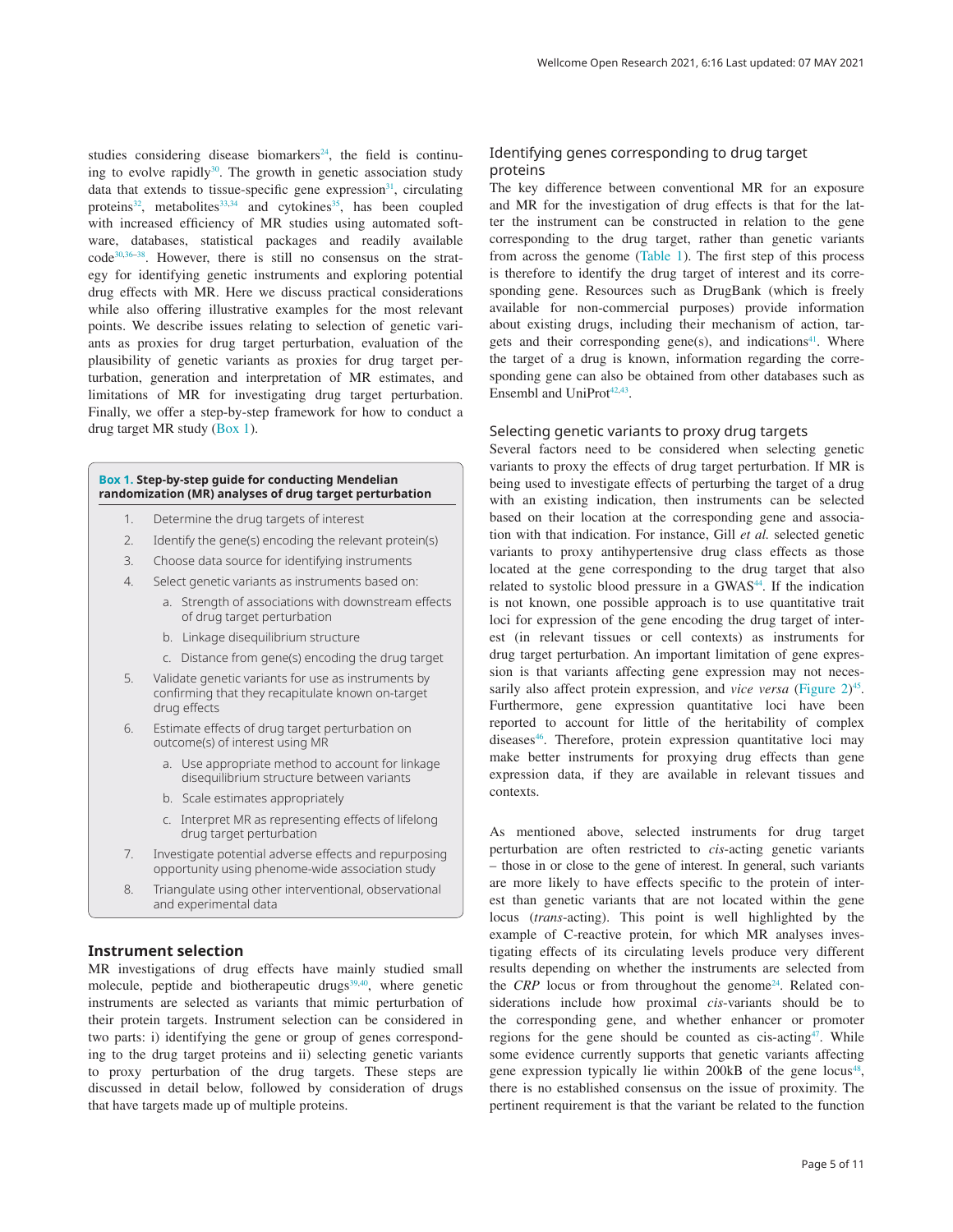<span id="page-5-0"></span>**Table 1. Differences between conventional Mendelian randomization (MR) and MR specifically exploring drug target perturbation.**

|                                                   | <b>Conventional MR</b>                                                                                                                   | <b>MR</b> investigating drug effects                                                                                                                                                      |
|---------------------------------------------------|------------------------------------------------------------------------------------------------------------------------------------------|-------------------------------------------------------------------------------------------------------------------------------------------------------------------------------------------|
| Aim of the analysis                               | To investigate the effect of an exposure on an<br>outcome                                                                                | To investigate the effect of perturbing a drug target on an<br>outcome                                                                                                                    |
| <b>Genomic location of</b><br><b>instruments</b>  | Genome-wide                                                                                                                              | Often restricted to the locus of the gene encoding the drug<br>target under study                                                                                                         |
| <b>Selection of genetic</b><br><b>instruments</b> | Variants associated with the exposure under<br>study                                                                                     | Variants associated with perturbation of the drug target under<br>study                                                                                                                   |
| <b>Statistical analysis</b>                       | Typically uses uncorrelated variants; higher<br>risk of pleiotropic effects on the outcome<br>through pathways unrelated to the exposure | More frequent use of methods to account for correlation<br>between instrument variants; lower risk of pleiotropic effects on<br>the outcome through pathways unrelated to the drug target |



**Figure 2. Potential strategies for selecting genetic variants as instruments for a protein drug target.** Variants within or close to the drug target gene might be selected on the basis of their associations with gene expression and levels of the target protein or known downstream functions such as effects on metabolite levels or biomarkers. Notably, variants influencing gene expression and protein levels do not always influence the function of the derived protein product and might not translate to downstream effects comparable to those achieved by the pharmacological modulation of the drug target.

or expression of the drug target. In the past, single-region MR analyses have sometimes used only the top variant in the region as a genetic instrument<sup>28,[49,50](#page-9-0)</sup>. However, this approach can also be suboptimal if studying a region containing variants that have multiple conditionally independent associations with the exposure. For example, genetic association studies have suggested that the *SHBG* region encoding sex-hormone binding globulin (SHBG) may harbor up to nine variants independently associated with circulating SHBG concentration<sup>51</sup>, and that using only the top variant may limit the statistical power of such MR analysis.

The degree to which variants at the same locus should be allowed to correlate with each other through linkage disequilibrium (LD) while still being modelled as independent also warrants attention. Unaccounted correlation between the variants used can result in underestimation of the standard error of MR estimates, yet there is no recommended LD threshold. To circumvent this issue, methods are available to adjust for LD

between genetic variants used as instruments, which may help confirm the robustness of the findings and maximize statistical power<sup>[52–54](#page-9-0)</sup>.

#### Investigating drugs with multiple targets

Many drugs do not have a target that is encoded by a single gene. For example, the calcium channel blocker class of antihypertensive drugs have targets that are made up of proteins coded by several different genes<sup>44,55</sup>. At present there is no consensus on the best way to combine data from multiple genes corresponding to a single target into an instrument. Previous studies have selected genetic variants related to the individual genes and combined their data to investigate the effect of perturbing the drug target, while applying clumping to ensure independence as described above<sup>44,55</sup>.

#### **Instrument evaluation**

Once the instrument has been selected, it can be evaluated to ascertain its validity for the analysis of interest. MR analyses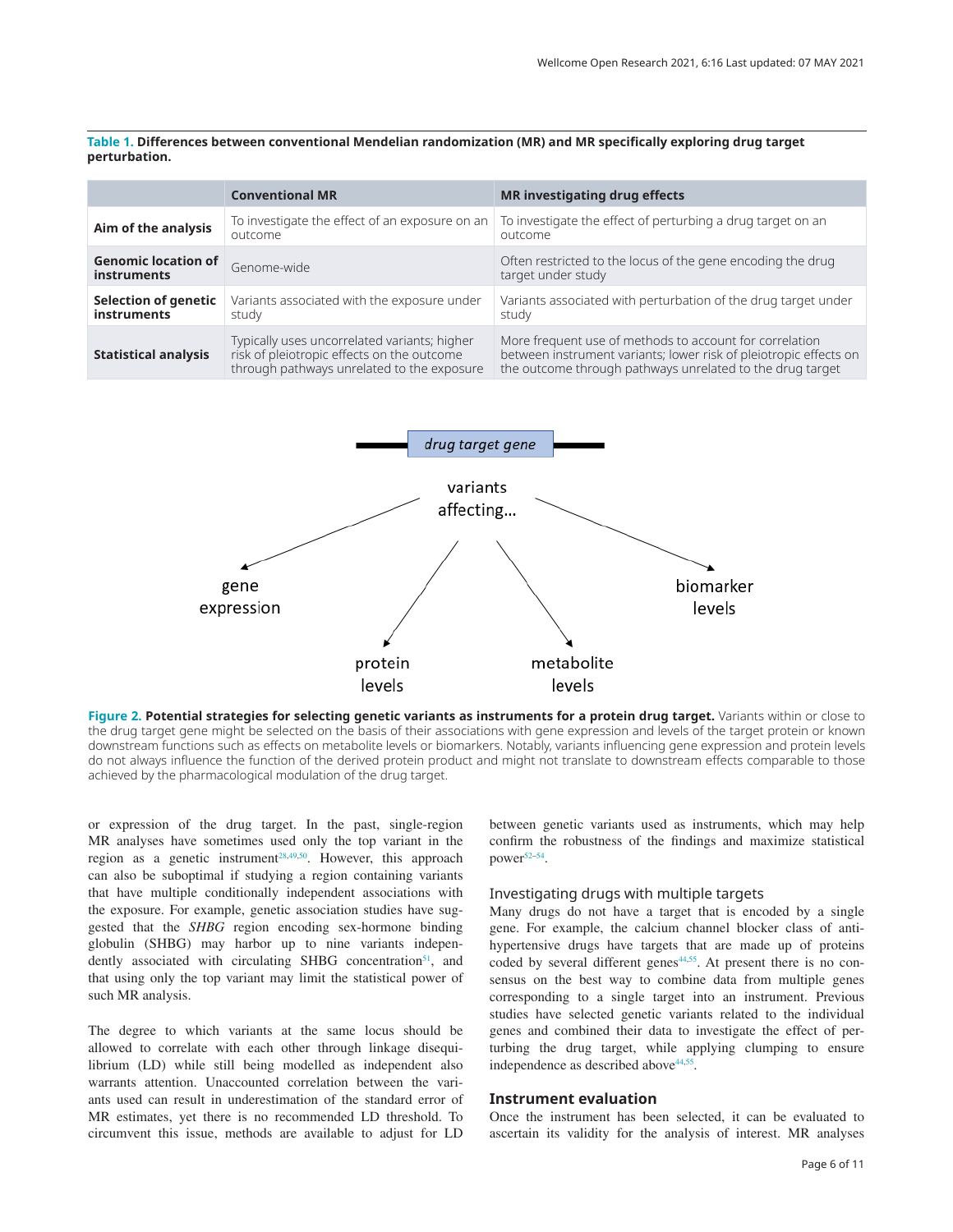exploring drug effects can be biased if the genetic variants incorporated as instruments have "horizontal" pleiotropic effects, where there are pathways from the variant to the specific outcome under consideration that do not pass through the exposure of interest<sup>56</sup>. In contrast, "vertical" pleiotropy lies on the causal pathway between the pharmacological mechanism and outcome[56.](#page-9-0) Vertical pleiotropy does not bias MR estimates and is often of interest as it can provide insight into causal mechanisms and mediation. As with MR generally, one of the most useful approaches for evaluating instrument validity is to investigate its relation to a known effect of the exposure under consideration<sup>57</sup>. This approach is feasible for MR used to predict the effect of perturbing targets for which there are drugs with established indications and known associations with biomarkers<sup>58</sup>. For example, Walker *et al.* selected genetic variants to proxy antihypertensive drugs from gene expression data and validated these instruments through their associations with systolic blood pressure, prior to applying MR analyses investigating the outcome of interest, Alzheimer's disease<sup>55</sup>. An instrument may also be examined in relation to potential confounders, in order to investigate violations of the independence and exclusion restriction assumptions necessary for  $MR^{56}$ . Berry *et al.* illustrated such an approach during their evaluation of genetic proxies for vitamin D status<sup>59</sup>. In this study, the association of variants with social, dietary and lifestyle factors was investigated, to identify potential sources of confounding.

Complementary data may also be used for instrument evaluation. For example, MR studies designed to investigate the effect of genetically predicted variations in interleukin-6 (IL6) signaling would be expected to show that the selected instruments associate with molecules that are downstream of the pathway<sup>49</sup>. Genetic association estimates for the serum levels of several of these molecules are available, including IL6 and IL6 receptor (IL6R), C-reactive protein (CRP) and fibrinogen $60$ . Hence, if the selected genetic instruments are valid proxies for IL6 signaling, they may be expected to show consistent effects across these molecules. An alternative example is provided by Wurtz *et al.* who demonstrated consistency between the metabolic changes associated with starting statins and metabolomic associations of the *HMGCR* variant rs12916 that was used to proxy statin effect<sup>61</sup>.

#### **Analysis**

Given a set of genetic instruments, the statistical methods used for MR investigation of drug target perturbation are similar to those used for MR more generally<sup>62</sup>. Interpretability is often facilitated by scaling of genetic associations to unit change in a trait related to drug target perturbation. For example, for analyses considering associations of variants in the *HMGCR* gene that are used to proxy statin drug effects, estimates may be scaled to change in low-density lipoprotein cholesterol levels<sup>50,63-65</sup>. As another example, for analyses investigating IL6R signaling using variants in the *IL6R* gene, effects may be scaled to downstream changes in CRP levels<sup>49,60</sup>. Care must be taken in the interpretation of such scaled estimates however, because although MR estimates may be directionally concordant to

the effect of drug target perturbation on the biomarker, their magnitudes may not be comparable<sup>66</sup>.

Statistical approaches used to evaluate potential bias from horizontal pleiotropy in MR analyses can also be used in MR investigating drug target perturbation $62$ . However, variants selected as instruments for drug target perturbation are often selected from within a specific locus rather than from throughout the genome, and may be limited in number. Statistical sensitivity analyses for investigating horizontal pleiotropy typically require large numbers of genetic variants, and so may not be suitable for many drug target MR analyses<sup>[29](#page-9-0)</sup>. Assessment of heterogeneity between MR estimates produced by variants in a single locus is still possible however, and can be used to inform on potential bias related to horizontal pleiotropy<sup>[53,67](#page-9-0)</sup>.

In an effort to better explore the target region and increase statistical power, genetic variants that have weaker associations with perturbation of the drug target may be considered as instruments<sup>[27](#page-9-0)[,68](#page-10-0)</sup>. Despite the potential benefits of this approach<sup>69</sup>, care must be taken to avoid weak instrument bias<sup>54,70</sup>. Under a two-sample design, weak instrument bias will attenuate MR estimates towards the null<sup>71</sup>.

MR can be used to assess a wide range of outcome traits and thus investigate potential effects of perturbing the drug target on these traits<sup>[72](#page-10-0)</sup>. Such studies are often conducted as hypothesisfree, phenome-wide association analyses (PheWAS)<sup>73,74</sup>, and can be helpful for exploring potential adverse effects or identifying previously unknown re-purposing opportunities. For example, Schmidt *et al.* conducted a PheWAS of the *PCSK9* locus to assess potential adverse effects of PCSK9 inhibitor drugs<sup>75</sup>.

In addition to using MR, it is also possible to generate genetic evidence supporting a causal effect of drug target perturbation on an outcome by identifying proportionality of genetic associations with traits proxying drug target perturbation and the outcome, at the corresponding drug target gene locus. Such investigation is referred to as genetic colocalization, and can help distinguish causation from genetic confounding (such as may arise due to horizontal pleiotropy). Popular colocalization methods include coloc<sup>76</sup>, moloc<sup>[77](#page-10-0)</sup>, eCAVIAR<sup>78</sup> and HEIDI<sup>79</sup>. However, a limitation of many colocalization approaches is that they assume there is only a single causal variant at the considered locus.

Triangulation, the practice of integrating evidence from several different methodological approaches and data sources that each differ in their susceptibility to bias, is another important aspect of interpreting the analysis $80$ . MR evidence should be considered alongside other study designs to increase confidence in findings<sup>58</sup>. For example, the European Atherosclerosis Society consensus statement on the role of low-density lipoproteins on atherosclerotic cardiovascular disease considers evidence from inherited disorders of lipid metabolism, prospective epidemiologic studies, MR investigations and  $RCTs<sup>81</sup>$ .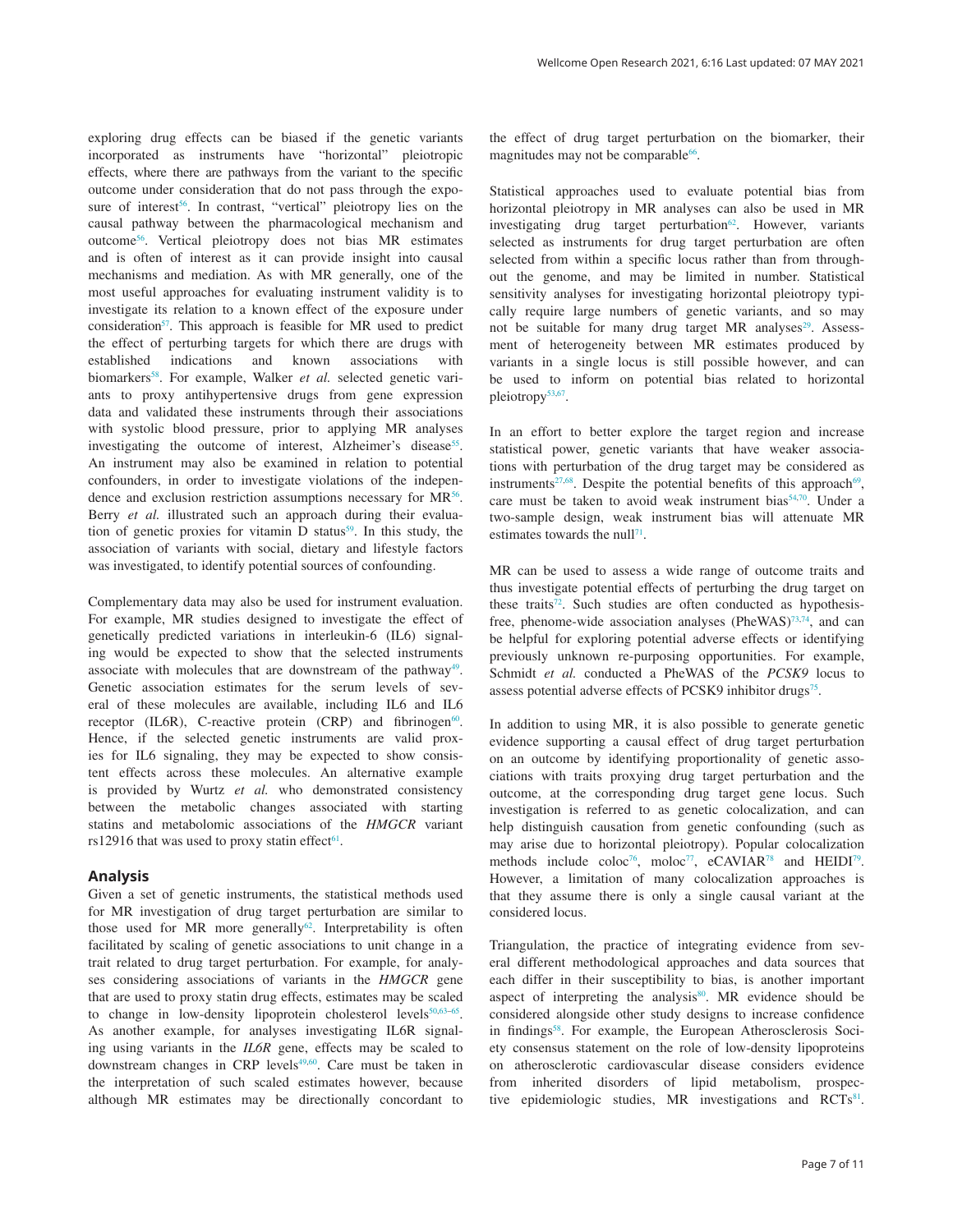Moreover, comparing instruments between different MR studies of the same exposure can provide additional evidence. For example, both Gill *et al.* and Walker *et al.* independently derived instruments for antihypertensive drug effects that perform comparably when tested against a common outcome<sup>44,55</sup>. Although different MR studies may use similar or overlapping data sources, different instrument selection approaches can make analyses vulnerable to distinct biases and so also have a role in triangulation of evidence.

#### **Limitations**

As with all research methods, MR has limitations<sup>[82](#page-10-0)</sup>. RCTs remain the best source of evidence evaluating drug efficacy and guiding clinical practice $83$ . While MR and RCTs have the same aim – reliable evidence of causation – they estimate different treatment parameters, which are not directly comparable. Genetic variants typically have smaller effects which accumulate across the entire life-course, whereas pharmacological agents are often prescribed later in life and typically have larger effects. Therefore, MR estimates reflect the lifelong effects of perturbing a drug target, which may not be equivalent to interventions given at a specific point in time and for a shorter time period (Figure 3). While these differences make it unlikely that MR estimates will accurately reflect the size of effect of a pharmacological intervention, they are still a useful indication of presence and direction of causal effects<sup>[58](#page-9-0)</sup>.

A further limitation of MR for studying the effects of drug target perturbation is that it may not account for posttranscriptional and post-translational modification in the pathway from a gene to a biologically functional protein. Well-conducted MR analyses may be able to inform broadly on drug class effects, but not necessarily provide information on the effects of a specific pharmacological agent. For example, dihydropyridine and non-dihydropyridine subclasses of calcium-channel blocker antihypertensive drugs have distinct



**Figure 3. Comparison between Mendelian randomization (MR) study for drug effects and randomized clinical trial (RCT).** Similar to the randomization process of RCTs, the random allocation of alleles at a drug target gene in MR studies allows the distribution of individuals to groups that differ only regarding the downstream effects of the drug target and not other confounders. While the random allocation of alleles in MR studies happens at conception and leads to lifelong effects, the randomization in RCTs typically happens later in life and focuses on the effects of short-term interventions.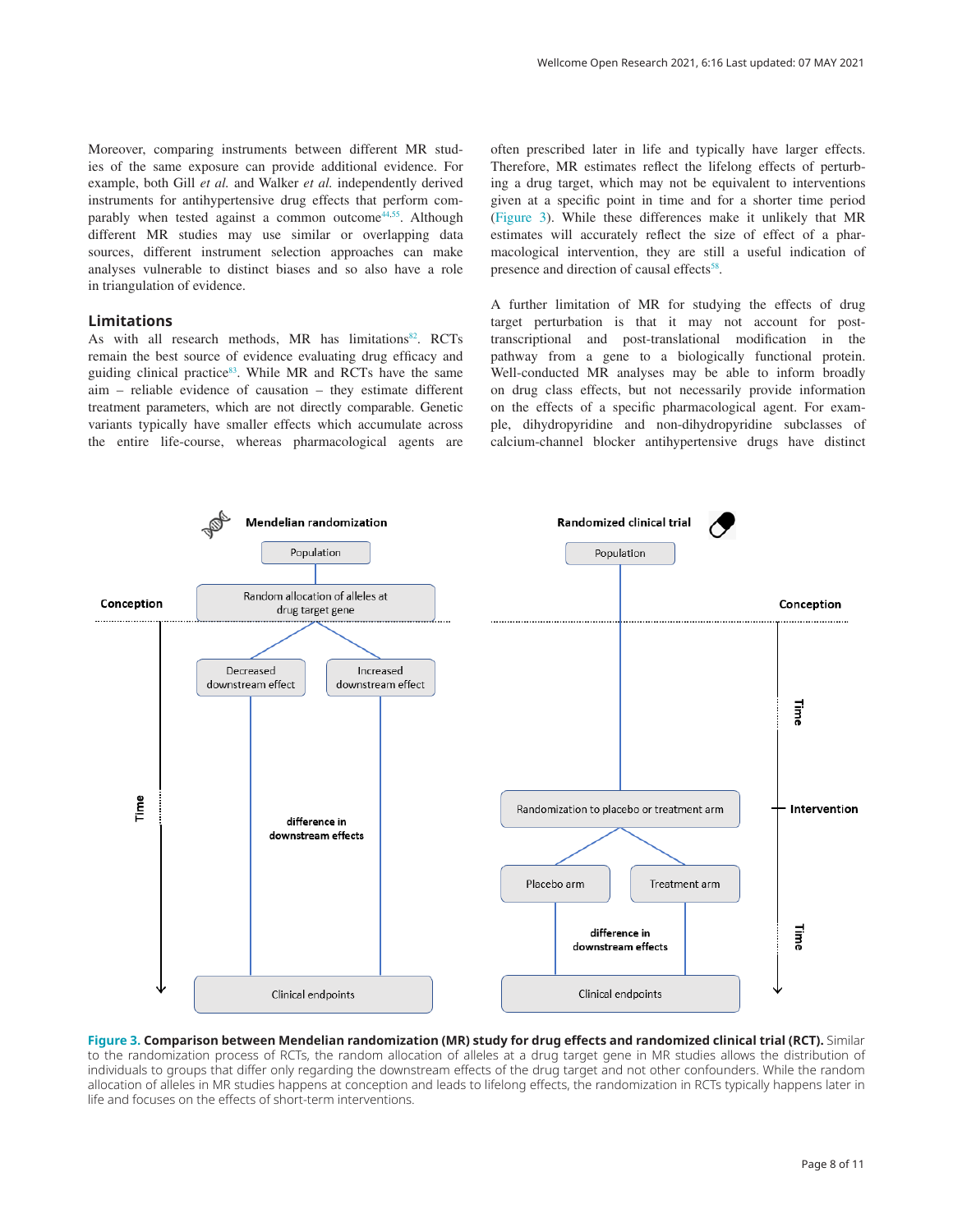<span id="page-8-0"></span>pharmacological effects. Genetic variants that affect blood pressure via calcium-channel blockade can estimate the effects of calcium-channel targeting drugs in general, but cannot differentiate the relative effects of dihydropyridine versus non-dihydropyridine subclasses<sup>44</sup>. Furthermore, MR in this context is applied to drug targets and not compounds – so it can be used to investigate the effects of perturbing a drug target, but is unlikely to be able to offer insight towards molecule specific effects<sup>28</sup>.

Drug effects also vary in different tissues and populations, and similarly MR estimates for the effects of perturbing drug targets may only be valid if genetic association data from the relevant tissues or populations are used. This limitation can have implications for both identifying instruments and using MR to study drug effects, as highlighted in an example that used gene expression data to identify instruments for antihypertensive drug classes in the investigation of repurposing potential for the prevention of Alzheimer's disease<sup>[55](#page-9-0)</sup>. Here, it is not clear whether the same genetic variants related to gene expression in vascular, cardiac and brain tissue. Furthermore, to date, most genotyped samples have been sampled from European ancestry populations. While this approach minimizes the risk of population stratification and false-positive GWAS signals, consideration of distinct ancestral groups is likely to offer

novel insight. For example, genetic evidence on the effects of alcohol comes from variants in the *ALDH2* gene, which are common in Asian, but not European populations<sup>[84](#page-10-0)</sup>.

#### **Conclusion**

Over the last decade, MR has become a widely used epidemiological tool for estimating the causal effects of risk factors on clinical outcomes. On top of this well-studied application, there are now multiple examples highlighting its power for investigating drug effects. Despite its explicit assumptions, modern developments in statistical methodology and the widespread availability of multiple levels of omics data have provided the necessary resources to more reliably and efficiently use MR in order to study drug effects. As such, it has found a growing niche within the broader framework for exploring therapeutic targets, efficacy, adverse effects and repurposing potential. Given the high failure rates of clinical trials and that drug targets with genetic support are more likely to make it through the development pipeline $13,15,23$  $13,15,23$ , MR can provide evidence for prioritizing agents to move forward in development.

#### **Data availability**

No data is associated with this article.

#### **References**

- 1. Santos R, Ursu O, Gaulton A, *et al.*: **A comprehensive map of molecular drug targets.** *Nat Rev Drug Discov.* 2017; **16**(1): 19–34. **[PubMed Abstract](http://www.ncbi.nlm.nih.gov/pubmed/27910877)** | **[Publisher Full Text](http://dx.doi.org/10.1038/nrd.2016.230)** | **[Free Full Text](http://www.ncbi.nlm.nih.gov/pmc/articles/6314433)**
- 2. Plenge RM, Scolnick EM, Altshuler D: **Validating therapeutic targets through human genetics.** *Nat Rev Drug Discov.* 2013; **12**(8): 581–94. **[PubMed Abstract](http://www.ncbi.nlm.nih.gov/pubmed/23868113)** | **[Publisher Full Text](http://dx.doi.org/10.1038/nrd4051)**
- 3. Paul SM, Mytelka DS, Dunwiddie CT, *et al.*: **How to improve R&D productivity: the pharmaceutical industry's grand challenge.** *Nat Rev Drug Discov.* 2010; **9**(3): 203–14. **[PubMed Abstract](http://www.ncbi.nlm.nih.gov/pubmed/20168317)** | **[Publisher Full Text](http://dx.doi.org/10.1038/nrd3078)**
- 4. Hay M, Thomas DW, Craighead JL, *et al.*: **Clinical development success rates for investigational drugs.** *Nat Biotechnol.* 2014; **32**(1): 40–51. **[PubMed Abstract](http://www.ncbi.nlm.nih.gov/pubmed/24406927)** | **[Publisher Full Text](http://dx.doi.org/10.1038/nbt.2786)**
- 5. Munos B: **Lessons from 60 years of pharmaceutical innovation.** *Nat Rev Drug Discov.* 2009; **8**(12): 959–68. **[PubMed Abstract](http://www.ncbi.nlm.nih.gov/pubmed/19949401)** | **[Publisher Full Text](http://dx.doi.org/10.1038/nrd2961)**
- 6. Pammolli F, Magazzini L, Riccaboni M: **The productivity crisis in pharmaceutical R&D.** *Nat Rev Drug Discov.* 2011; **10**(6): 428–38. **[PubMed Abstract](http://www.ncbi.nlm.nih.gov/pubmed/21629293)** | **[Publisher Full Text](http://dx.doi.org/10.1038/nrd3405)**
- 7. Scannell JW, Blanckley A, Boldon H, *et al.*: **Diagnosing the decline in pharmaceutical R&D efficiency.** *Nat Rev Drug Discov.* 2012; **11**(3): 191–200. **[PubMed Abstract](http://www.ncbi.nlm.nih.gov/pubmed/22378269)** | **[Publisher Full Text](http://dx.doi.org/10.1038/nrd3681)**
- 8. Kola I, Landis |: **Can the pharmaceutical industry reduce attrition rates?** Nat *Rev Drug Discov.* 2004; **3**(8): 711–5. **[PubMed Abstract](http://www.ncbi.nlm.nih.gov/pubmed/15286737)** | **[Publisher Full Text](http://dx.doi.org/10.1038/nrd1470)**
- 9. Wouters OJ, McKee M, Luyten J: **Estimated Research and Development Investment Needed to Bring a New Medicine to Market, 2009-2018.** *JAMA.* 2020; **323**(9): 844–53. **[PubMed Abstract](http://www.ncbi.nlm.nih.gov/pubmed/32125404)** | **[Publisher Full Text](http://dx.doi.org/10.1001/jama.2020.1166)** | **[Free Full Text](http://www.ncbi.nlm.nih.gov/pmc/articles/7054832)**
- 10. Welter D, MacArthur J, Morales J, *et al.*: **The NHGRI GWAS Catalog, a curated resource of SNP-trait associations.** *Nucleic Acids Res.* 2014; **42**(Database issue): D1001–6. **[PubMed Abstract](http://www.ncbi.nlm.nih.gov/pubmed/24316577)** | **[Publisher Full Text](http://dx.doi.org/10.1093/nar/gkt1229)** | **[Free Full Text](http://www.ncbi.nlm.nih.gov/pmc/articles/3965119)**
- 11. Finan C, Gaulton A, Kruger FA, *et al.*: **The druggable genome and support for target identification and validation in drug development.** *Sci Transl Med.* 2017; **9**(383): eaag1166. **[PubMed Abstract](http://www.ncbi.nlm.nih.gov/pubmed/28356508)** | **[Publisher Full Text](http://dx.doi.org/10.1126/scitranslmed.aag1166)** | **[Free Full Text](http://www.ncbi.nlm.nih.gov/pmc/articles/6321762)**
- 12. Cook D, Brown D, Alexander R, *et al.*: **Lessons learned from the fate of**

**AstraZeneca's drug pipeline: a five-dimensional framework.** *Nat Rev Drug Discov.* 2014; **13**(6): 419–31.

- **[PubMed Abstract](http://www.ncbi.nlm.nih.gov/pubmed/24833294)** | **[Publisher Full Text](http://dx.doi.org/10.1038/nrd4309)**
- 13. Nelson MR, Tipney H, Painter JL, *et al.*: **The support of human genetic evidence for approved drug indications.** *Nat Genet.* 2015; **47**(8): 856–60. **[PubMed Abstract](http://www.ncbi.nlm.nih.gov/pubmed/26121088)** | **[Publisher Full Text](http://dx.doi.org/10.1038/ng.3314)**
- 14. Sanseau P, Agarwal P, Barnes MR, *et al.*: **Use of genome-wide association studies for drug repositioning.** *Nat Biotechnol.* 2012; **30**(4): 317–20. **[PubMed Abstract](http://www.ncbi.nlm.nih.gov/pubmed/22491277)** | **[Publisher Full Text](http://dx.doi.org/10.1038/nbt.2151)**
- 15. King EA, Davis JW, Degner JF: **Are drug targets with genetic support twice as likely to be approved? Revised estimates of the impact of genetic support for drug mechanisms on the probability of drug approval.** *PLoS Genet.* 2019; **15**(12): e1008489. **[PubMed Abstract](http://www.ncbi.nlm.nih.gov/pubmed/31830040)** | **[Publisher Full Text](http://dx.doi.org/10.1371/journal.pgen.1008489)** | **[Free Full Text](http://www.ncbi.nlm.nih.gov/pmc/articles/6907751)**
	-
- 16. Hingorani A, Humphries S: **Nature's randomised trials.** *Lancet.* 2005; **366**(9501): 1906–8. **[PubMed Abstract](http://www.ncbi.nlm.nih.gov/pubmed/16325682)** | **[Publisher Full Text](http://dx.doi.org/10.1016/S0140-6736(05)67767-7)**
- 17. Thanassoulis G, O'Donnell CJ: **Mendelian randomization: nature's randomized trial in the post-genome era.** *JAMA.* 2009; **301**(22): 2386–8. **[PubMed Abstract](http://www.ncbi.nlm.nih.gov/pubmed/19509388)** | **[Publisher Full Text](http://dx.doi.org/10.1001/jama.2009.812)** | **[Free Full Text](http://www.ncbi.nlm.nih.gov/pmc/articles/3457799)**
- 18. Davey Smith G, Ebrahim S: **Mendelian randomization: can genetic epidemiology contribute to understanding environmental determinants of disease?** *Int J Epidemiol.* 2003; **32**(1): 1–22. **[PubMed Abstract](http://www.ncbi.nlm.nih.gov/pubmed/12689998)** | **[Publisher Full Text](http://dx.doi.org/10.1093/ije/dyg070)**
- 19. Burgess S, Small DS, Thompson SG: **A review of instrumental variable estimators for Mendelian randomization.** *Stat Methods Med Res.* 2017; **26**(5): 2333–55. **[PubMed Abstract](http://www.ncbi.nlm.nih.gov/pubmed/26282889)** | **[Publisher Full Text](http://dx.doi.org/10.1177/0962280215597579)** | **[Free Full Text](http://www.ncbi.nlm.nih.gov/pmc/articles/5642006)**
- 20. Lawlor DA, Harbord RM, Sterne JAC, *et al.*: **Mendelian randomization: Using genes as instruments for making causal inferences in epidemiology.** *Stat Med.* 2008; **27**(8): 1133–63.
- **[PubMed Abstract](http://www.ncbi.nlm.nih.gov/pubmed/17886233)** | **[Publisher Full Text](http://dx.doi.org/10.1002/sim.3034)** 21. Davey Smith G, Hemani G: **Mendelian randomization: genetic anchors for causal inference in epidemiological studies.** *Hum Mol Genet.* 2014; **23**(R1): R89–98. **[PubMed Abstract](http://www.ncbi.nlm.nih.gov/pubmed/25064373)** | **[Publisher Full Text](http://dx.doi.org/10.1093/hmg/ddu328)** | **[Free Full Text](http://www.ncbi.nlm.nih.gov/pmc/articles/4170722)**

22. Holmes MV, Ala-Korpela M, Davey Smith G: **Mendelian randomization in cardiometabolic disease: challenges in evaluating causality.** *Nat Rev Cardiol.*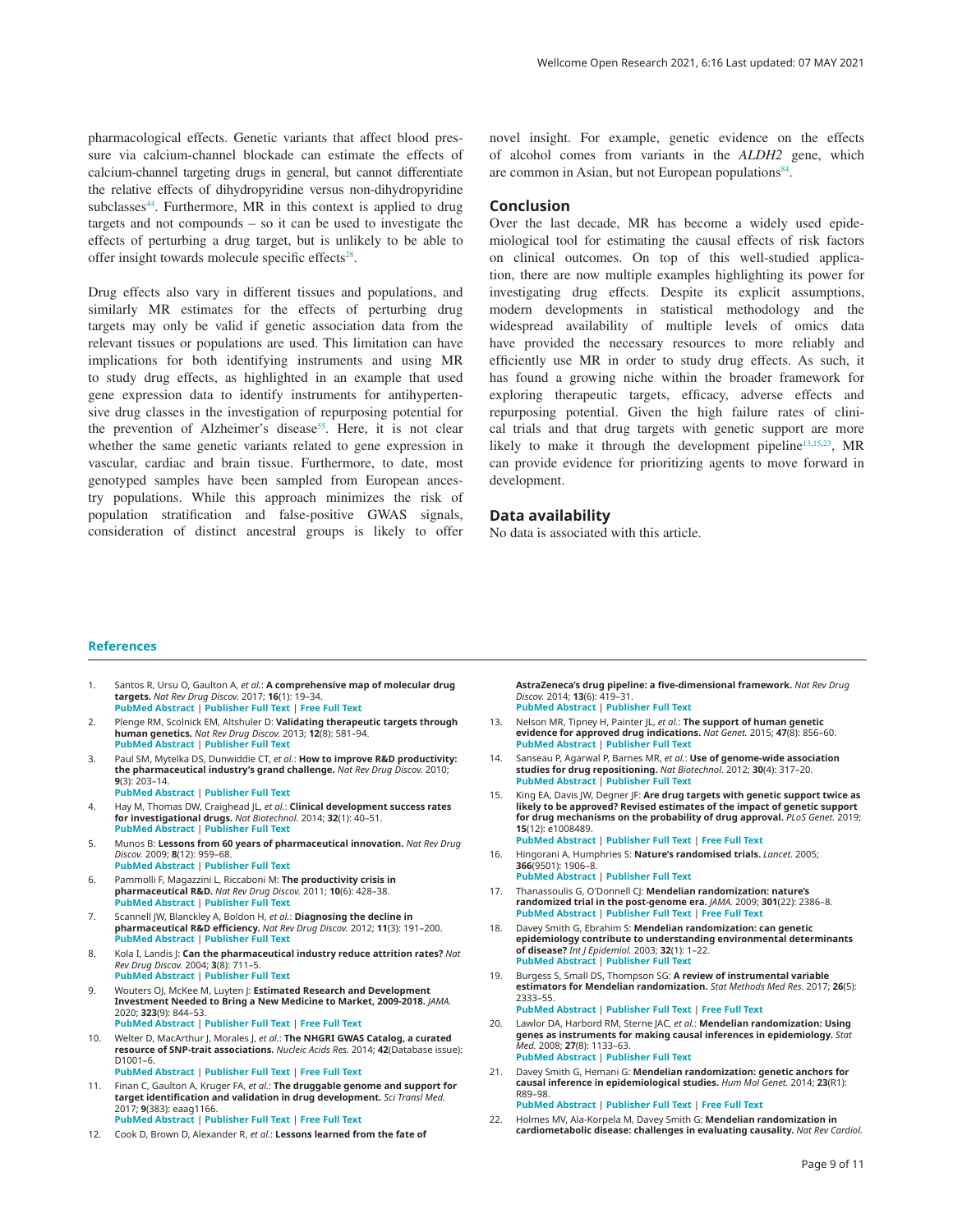<span id="page-9-0"></span>2017; **14**(10): 577–90. **[PubMed Abstract](http://www.ncbi.nlm.nih.gov/pubmed/28569269)** | **[Publisher Full Text](http://dx.doi.org/10.1038/nrcardio.2017.78)** | **[Free Full Text](http://www.ncbi.nlm.nih.gov/pmc/articles/5600813)**

- 23. Hingorani AD, Kuan V, Finan C, *et al.*: **Improving the odds of drug development success through human genomics: modelling study.** *Sci Rep.* 2019; **9**(1): 18911. **[PubMed Abstract](http://www.ncbi.nlm.nih.gov/pubmed/31827124)** | **[Publisher Full Text](http://dx.doi.org/10.1038/s41598-019-54849-w)** | **[Free Full Text](http://www.ncbi.nlm.nih.gov/pmc/articles/6906499)**
- 24. Swerdlow DI, Kuchenbaecker KB, Shah S, *et al.*: **Selecting instruments for Mendelian randomization in the wake of genome-wide association studies.** *Int J Epidemiol.* 2016; **45**(5): 1600–16. **[PubMed Abstract](http://www.ncbi.nlm.nih.gov/pubmed/27342221)** | **[Publisher Full Text](http://dx.doi.org/10.1093/ije/dyw088)** | **[Free Full Text](http://www.ncbi.nlm.nih.gov/pmc/articles/5100611)**
- 25. Walker VM, Davey Smith G, Davies NM, *et al.*: **Mendelian randomization: a novel approach for the prediction of adverse drug events and drug repurposing opportunities.** *Int J Epidemiol.* 2017; **46**(6): 2078–89. **[PubMed Abstract](http://www.ncbi.nlm.nih.gov/pubmed/29040597)** | **[Publisher Full Text](http://dx.doi.org/10.1093/ije/dyx207)** | **[Free Full Text](http://www.ncbi.nlm.nih.gov/pmc/articles/5837479)**
- 26. Schmidt AF, Finan C, Gordillo-Marañón M, *et al.*: **Genetic drug target validation using Mendelian randomization.** *bioRxiv.* 2019; 781039. **[Publisher Full Text](http://dx.doi.org/10.1101/781039)**
- 27. Ference BA, Ray KK, Catapano AL, *et al.*: **Mendelian Randomization Study of** *ACLY* **and Cardiovascular Disease.** *N Engl J Med.* 2019; **380**(11): 1033–42. **[PubMed Abstract](http://www.ncbi.nlm.nih.gov/pubmed/30865797)** | **[Publisher Full Text](http://dx.doi.org/10.1056/NEJMoa1806747)**
- 28. Sofat R, Hingorani AD, Smeeth L, *et al.*: **Separating the mechanism-based and off-target actions of cholesteryl ester transfer protein inhibitors with** *CETP* **gene polymorphisms.** *Circulation.* 2010; **121**(1): 52–62. **[PubMed Abstract](http://www.ncbi.nlm.nih.gov/pubmed/20026784)** | **[Publisher Full Text](http://dx.doi.org/10.1161/CIRCULATIONAHA.109.865444)** | **[Free Full Text](http://www.ncbi.nlm.nih.gov/pmc/articles/2811869)**
- 29. Burgess S, Davey Smith G, Davies NM, *et al.*: **Guidelines for performing Mendelian randomization investigations [version 1; peer review: 1 approved].** *Wellcome Open Res.* 2019; **4**: 186. **[PubMed Abstract](http://www.ncbi.nlm.nih.gov/pubmed/32760811)** | **[Publisher Full Text](http://dx.doi.org/10.12688/wellcomeopenres.15555.2)** | **[Free Full Text](http://www.ncbi.nlm.nih.gov/pmc/articles/7384151)**
- 30. Burgess S, Smith GD: **How humans can contribute to Mendelian randomization analyses.** *Int J Epidemiol.* 2019; **48**(3): 661–4. **[PubMed Abstract](http://www.ncbi.nlm.nih.gov/pubmed/31326987)** | **[Publisher Full Text](http://dx.doi.org/10.1093/ije/dyz152)** | **[Free Full Text](http://www.ncbi.nlm.nih.gov/pmc/articles/6739231)**
- 31. GTEx Consortium, Laboratory Data Analysis Coordinating Center Analysis Working Group, Statistical Methods Analysis Working Group, *et al.*: **Genetic effects on gene expression across human tissues.** *Nature.* 2017; **550**(7675): 204–13. **[PubMed Abstract](http://www.ncbi.nlm.nih.gov/pubmed/29022597)** | **[Publisher Full Text](http://dx.doi.org/10.1038/nature24277)** | **[Free Full Text](http://www.ncbi.nlm.nih.gov/pmc/articles/5776756)**
- 32. Sun BB, Maranville JC, Peters JE, *et al.*: **Genomic atlas of the human plasma proteome.** *Nature.* 2018; **558**(7708): 73–9. **[PubMed Abstract](http://www.ncbi.nlm.nih.gov/pubmed/29875488)** | **[Publisher Full Text](http://dx.doi.org/10.1038/s41586-018-0175-2)** | **[Free Full Text](http://www.ncbi.nlm.nih.gov/pmc/articles/6697541)**
- 33. Kettunen J, Demirkan A, Wurtz P, *et al.*: **Genome-wide study for circulating metabolites identifies 62 loci and reveals novel systemic effects of LPA.** *Nat Commun.* 2016; **7**: 11122. **[PubMed Abstract](http://www.ncbi.nlm.nih.gov/pubmed/27005778)** | **[Publisher Full Text](http://dx.doi.org/10.1038/ncomms11122)** | **[Free Full Text](http://www.ncbi.nlm.nih.gov/pmc/articles/4814583)**
- 34. Shin SY, Fauman EB, Petersen AK, *et al.*: **An atlas of genetic influences on human blood metabolites.** *Nat Genet.* 2014; **46**(6): 543–50. **[PubMed Abstract](http://www.ncbi.nlm.nih.gov/pubmed/24816252)** | **[Publisher Full Text](http://dx.doi.org/10.1038/ng.2982)** | **[Free Full Text](http://www.ncbi.nlm.nih.gov/pmc/articles/4064254)**
- 35. Ahola-Olli AV, Wurtz P, Havulinna AS, *et al.*: **Genome-wide Association Study Identifies 27 Loci Influencing Concentrations of Circulating Cytokines and Growth Factors.** *Am J Hum Genet.* 2017; **100**(1): 40–50. **[PubMed Abstract](http://www.ncbi.nlm.nih.gov/pubmed/27989323)** | **[Publisher Full Text](http://dx.doi.org/10.1016/j.ajhg.2016.11.007)** | **[Free Full Text](http://www.ncbi.nlm.nih.gov/pmc/articles/5223028)**
- 36. Zheng J, Baird D, Borges MC, *et al.*: **Recent Developments in Mendelian Randomization Studies.** *Curr Epidemiol Rep.* 2017; **4**(4): 330–45. **[PubMed Abstract](http://www.ncbi.nlm.nih.gov/pubmed/29226067)** | **[Publisher Full Text](http://dx.doi.org/10.1007/s40471-017-0128-6)** | **[Free Full Text](http://www.ncbi.nlm.nih.gov/pmc/articles/5711966)**
- 37. Yavorska OO, Burgess S: **MendelianRandomization: an R package for performing Mendelian randomization analyses using summarized data.** *Int J Epidemiol.* 2017; **46**(6): 1734–9. **[PubMed Abstract](http://www.ncbi.nlm.nih.gov/pubmed/28398548)** | **[Publisher Full Text](http://dx.doi.org/10.1093/ije/dyx034)** | **[Free Full Text](http://www.ncbi.nlm.nih.gov/pmc/articles/5510723)**
- 38. Hemani G, Zheng J, Elsworth B, *et al.*: **The MR-Base platform supports systematic causal inference across the human phenome.** *Elife.* 2018; **7**: e34408. **[PubMed Abstract](http://www.ncbi.nlm.nih.gov/pubmed/29846171)** | **[Publisher Full Text](http://dx.doi.org/10.7554/eLife.34408)** | **[Free Full Text](http://www.ncbi.nlm.nih.gov/pmc/articles/5976434)**
- 39. Johnson DE: **Biotherapeutics: Challenges and Opportunities for Predictive Toxicology of Monoclonal Antibodies.** *Int J Mol Sci.* 2018; **19**(11): 3685. **[PubMed Abstract](http://www.ncbi.nlm.nih.gov/pubmed/30469350)** | **[Publisher Full Text](http://dx.doi.org/10.3390/ijms19113685)** | **[Free Full Text](http://www.ncbi.nlm.nih.gov/pmc/articles/6274697)**
- 40. Scott DE, Bayly AR, Abell C, *et al.*: **Small molecules, big targets: drug discovery faces the protein-protein interaction challenge.** *Nat Rev Drug Discov.* 2016; **15**(8): 533–50. **[PubMed Abstract](http://www.ncbi.nlm.nih.gov/pubmed/27050677)** | **[Publisher Full Text](http://dx.doi.org/10.1038/nrd.2016.29)**
- 41. Wishart DS, Feunang YD, Guo AC, *et al.*: **DrugBank 5.0: A major update to the DrugBank database for 2018.** *Nucleic Acids Res.* 2018; **46**(D1): D1074–D82. **[PubMed Abstract](http://www.ncbi.nlm.nih.gov/pubmed/29126136)** | **[Publisher Full Text](http://dx.doi.org/10.1093/nar/gkx1037)** | **[Free Full Text](http://www.ncbi.nlm.nih.gov/pmc/articles/5753335)**
- 42. UniProt C: **UniProt: a worldwide hub of protein knowledge.** *Nucleic Acids Res.* 2019; **47**(D1): D506–D15. **[PubMed Abstract](http://www.ncbi.nlm.nih.gov/pubmed/30395287)** | **[Publisher Full Text](http://dx.doi.org/10.1093/nar/gky1049)** | **[Free Full Text](http://www.ncbi.nlm.nih.gov/pmc/articles/6323992)**
- 43. Hunt SE, McLaren W, Gil L, *et al.*: **Ensembl variation resources.** *Database (Oxford).* 2018; **2018**: bay119. **[PubMed Abstract](http://www.ncbi.nlm.nih.gov/pubmed/30576484)** | **[Publisher Full Text](http://dx.doi.org/10.1093/database/bay119)** | **[Free Full Text](http://www.ncbi.nlm.nih.gov/pmc/articles/6310513)**
- 44. Gill D, Georgakis MK, Koskeridis F, *et al.*: **Use of Genetic Variants Related to Antihypertensive Drugs to Inform on Efficacy and Side Effects.** *Circulation.* 2019; **140**(4): 270–9.
- **[PubMed Abstract](http://www.ncbi.nlm.nih.gov/pubmed/31234639)** | **[Publisher Full Text](http://dx.doi.org/10.1161/CIRCULATIONAHA.118.038814)** | **[Free Full Text](http://www.ncbi.nlm.nih.gov/pmc/articles/6687408)**
- 45. Zheng J, Haberland V, Baird D, *et al.*: **Phenome-wide Mendelian randomization mapping the influence of the plasma proteome on complex**

**diseases.** *bioRxiv.* 2019; 627398. **[Publisher Full Text](http://dx.doi.org/10.1101/627398)**

- 46. Yao DW, O'Connor LJ, Price AL, *et al.*: **Quantifying genetic effects on disease mediated by assayed gene expression levels.** *bioRxiv.* 2020; 730549. **[Publisher Full Text](http://dx.doi.org/10.1101/730549)**
- 47. Fishilevich S, Nudel R, Rappaport N, *et al.*: **GeneHancer: genome-wide integration of enhancers and target genes in GeneCards.** *Database (Oxford).* 2017; **2017**: bax028. **[PubMed Abstract](http://www.ncbi.nlm.nih.gov/pubmed/28605766)** | **[Publisher Full Text](http://dx.doi.org/10.1093/database/bax028)** | **[Free Full Text](http://www.ncbi.nlm.nih.gov/pmc/articles/5467550)**
- 48. Võsa U, Claringbould A, Westra HJ, *et al.*: **Unraveling the polygenic architecture of complex traits using blood eQTL metaanalysis.** *bioRxiv.* 2018; 447367. **[Publisher Full Text](http://dx.doi.org/10.1101/447367)**
- 49. Swerdlow DI, Holmes MV, Kuchenbaecker KB, *et al.*: **The interleukin-6**  receptor as a target for prevention of coronary heart disease: a mendelian<br>randomisation analysis. *Lance*t. 2012; 379(9822): 1214–24.<br>[PubMed Abstract](http://www.ncbi.nlm.nih.gov/pubmed/22421340) | [Publisher Full Text](http://dx.doi.org/10.1016/S0140-6736(12)60110-X) | [Free Full Text](http://www.ncbi.nlm.nih.gov/pmc/articles/3316968)
- 50. Swerdlow DI, Preiss D, Kuchenbaecker KB, *et al.*: **HMG-coenzyme A reductase inhibition, type 2 diabetes, and bodyweight: evidence from genetic analysis and randomised trials.** *Lancet.* 2015; **385**(9965): 351–61. **[PubMed Abstract](http://www.ncbi.nlm.nih.gov/pubmed/25262344)** | **[Publisher Full Text](http://dx.doi.org/10.1016/S0140-6736(14)61183-1)** | **[Free Full Text](http://www.ncbi.nlm.nih.gov/pmc/articles/4322187)**
- 51. Coviello AD, Haring R, Wellons M, *et al.*: **A genome-wide association metaanalysis of circulating sex hormone-binding globulin reveals multiple Loci implicated in sex steroid hormone regulation.** *PLoS Genet.* 2012; **8**(7): e1002805.
- **[PubMed Abstract](http://www.ncbi.nlm.nih.gov/pubmed/22829776)** | **[Publisher Full Text](http://dx.doi.org/10.1371/journal.pgen.1002805)** | **[Free Full Text](http://www.ncbi.nlm.nih.gov/pmc/articles/3400553)** 52. Burgess S, Zuber V, Valdes-Marquez E: **Mendelian randomization with fine-mapped genetic data: Choosing from large numbers of correlated instrumental variables.** *Genet Epidemiol.* 2017; **41**(8): 714–25. **[PubMed Abstract](http://www.ncbi.nlm.nih.gov/pubmed/28944551)** | **[Publisher Full Text](http://dx.doi.org/10.1002/gepi.22077)** | **[Free Full Text](http://www.ncbi.nlm.nih.gov/pmc/articles/5725678)**
- 53. Burgess S, Butterworth A, Thompson SG: **Mendelian randomization analysis with multiple genetic variants using summarized data.** *Genet Epidemiol.* 2013; **37**(7): 658–65.
- **[PubMed Abstract](http://www.ncbi.nlm.nih.gov/pubmed/24114802)** | **[Publisher Full Text](http://dx.doi.org/10.1002/gepi.21758)** | **[Free Full Text](http://www.ncbi.nlm.nih.gov/pmc/articles/4377079)** 54. Patel A, Burgess S, Gill D, *et al.*: **Inference with many correlated weak instruments and summary statistics.** *arXiv: 2005.01765.* 2020. **[Reference Source](https://arxiv.org/abs/2005.01765)**
- 55. Walker VM, Kehoe PG, Martin RM, *et al.*: **Repurposing antihypertensive drugs for the prevention of Alzheimer's disease: a Mendelian randomization study.** *Int J Epidemiol.* 2019; **49**(4): 1132–1140. **[PubMed Abstract](http://www.ncbi.nlm.nih.gov/pubmed/31335937)** | **[Publisher Full Text](http://dx.doi.org/10.1093/ije/dyz155)** | **[Free Full Text](http://www.ncbi.nlm.nih.gov/pmc/articles/7751008)**
- 56. Davies NM, Holmes MV, Davey Smith G: **Reading Mendelian randomisation studies: a guide, glossary, and checklist for clinicians.** *BMJ.* 2018; **362**: k601. **[PubMed Abstract](http://www.ncbi.nlm.nih.gov/pubmed/30002074)** | **[Publisher Full Text](http://dx.doi.org/10.1136/bmj.k601)** | **[Free Full Text](http://www.ncbi.nlm.nih.gov/pmc/articles/6041728)**
- 57. Scott RA, Freitag DF, Li L, *et al.*: **A genomic approach to therapeutic target validation identifies a glucose-lowering GLP1R variant protective for coronary heart disease.** *Sci Transl Med.* 2016; **8**(341): 341ra76. **[PubMed Abstract](http://www.ncbi.nlm.nih.gov/pubmed/27252175)** | **[Publisher Full Text](http://dx.doi.org/10.1126/scitranslmed.aad3744)** | **[Free Full Text](http://www.ncbi.nlm.nih.gov/pmc/articles/5219001)**
- 58. Gill D, Walker VM, Martin RM, *et al.*: **Comparison with randomized controlled trials as a strategy for evaluating instruments in Mendelian randomization.** *Int J Epidemiol.* 2020; **49**(4): 1404–1406. **[PubMed Abstract](http://www.ncbi.nlm.nih.gov/pubmed/31764983)** | **[Publisher Full Text](http://dx.doi.org/10.1093/ije/dyz236)**
- 59. Berry DJ, Vimaleswaran KS, Whittaker JC, *et al.*: **Evaluation of genetic markers as instruments for Mendelian randomization studies on vitamin D.** *PLoS One.* 2012; **7**(5): e37465. **[PubMed Abstract](http://www.ncbi.nlm.nih.gov/pubmed/22629401)** | **[Publisher Full Text](http://dx.doi.org/10.1371/journal.pone.0037465)** | **[Free Full Text](http://www.ncbi.nlm.nih.gov/pmc/articles/3357436)**
- Georgakis MK, Malik R, Gill DK, et al.: **Interleukin-6 signaling effects on ischemic stroke and other cardiovascular outcomes: a Mendelian Randomization study.** *medRxiv.* 2019; 19007682. **[Publisher Full Text](http://dx.doi.org/10.1101/19007682)**
- 61. Wurtz P, Wang Q, Soininen P, *et al.*: **Metabolomic Profiling of Statin Use and Genetic Inhibition of HMG-CoA Reductase.** *J Am Coll Cardiol.* 2016; **67**(10): 1200–10.
	- **[PubMed Abstract](http://www.ncbi.nlm.nih.gov/pubmed/26965542)** | **[Publisher Full Text](http://dx.doi.org/10.1016/j.jacc.2015.12.060)** | **[Free Full Text](http://www.ncbi.nlm.nih.gov/pmc/articles/4783625)**
- 62. Slob EAW, Burgess S: **A Comparison Of Robust Mendelian Randomization Methods Using Summary Data.** *bioRxiv.* 2019; 577940. **[Publisher Full Text](http://dx.doi.org/10.1101/577940)**
- 63. Benn M, Nordestgaard BG, Frikke-Schmidt R, *et al.*: **Low LDL cholesterol,**  *PCSK9* **and** *HMGCR* **genetic variation, and risk of Alzheimer's disease and Parkinson's disease: Mendelian randomisation study.** *BMJ.* 2017; **357**: j1648. **[PubMed Abstract](http://www.ncbi.nlm.nih.gov/pubmed/28438747)** | **[Publisher Full Text](http://dx.doi.org/10.1136/bmj.j1648)** | **[Free Full Text](http://www.ncbi.nlm.nih.gov/pmc/articles/5421439)**
- 64. Ference BA, Majeed F, Penumetcha R, *et al.*: **Effect of naturally random allocation to lower low-density lipoprotein cholesterol on the risk of coronary heart disease mediated by polymorphisms in** *NPC1L1***,** *HMGCR***, or both: a 2 x 2 factorial Mendelian randomization study.** *J Am Coll Cardiol.* 2015; **65**(15): 1552–61. **[PubMed Abstract](http://www.ncbi.nlm.nih.gov/pubmed/25770315)** | **[Publisher Full Text](http://dx.doi.org/10.1016/j.jacc.2015.02.020)** | **[Free Full Text](http://www.ncbi.nlm.nih.gov/pmc/articles/6101243)**
- 65. Ference BA, Robinson JG, Brook RD, *et al.*: **Variation in** *PCSK9* **and** *HMGCR* **and Risk of Cardiovascular Disease and Diabetes.** *N Engl J Med.* 2016; **375**(22): 2144–53. **[PubMed Abstract](http://www.ncbi.nlm.nih.gov/pubmed/27959767)** | **[Publisher Full Text](http://dx.doi.org/10.1056/NEJMoa1604304)**
- 66. Ference BA: **How to use Mendelian randomization to anticipate the results of randomized trials.** *Eur Heart J.* 2018; **39**(5): 360–2. **[PubMed Abstract](http://www.ncbi.nlm.nih.gov/pubmed/29020392)** | **[Publisher Full Text](http://dx.doi.org/10.1093/eurheartj/ehx462)**